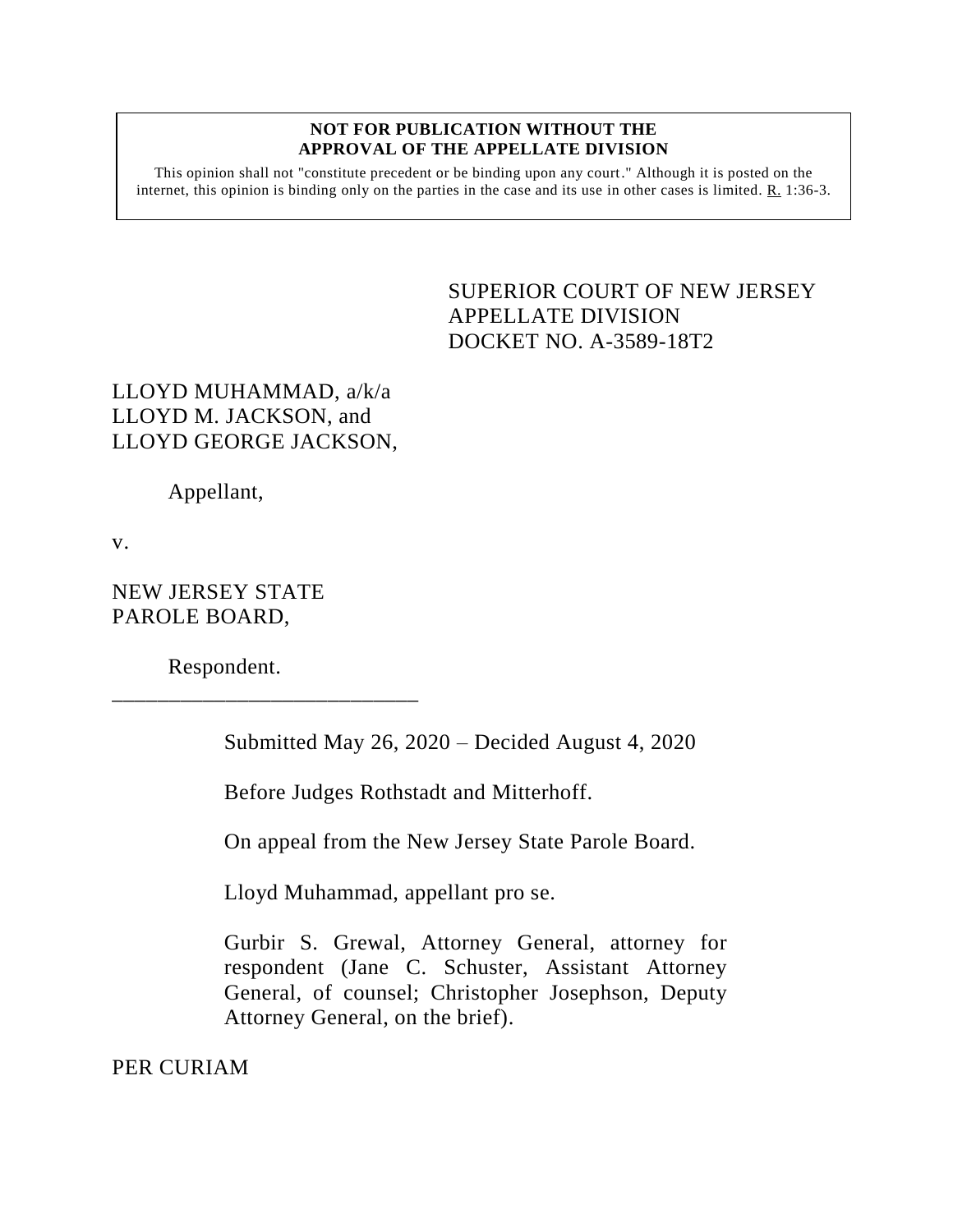Lloyd Muhammad<sup>1</sup> appeals from the New Jersey State Parole Board's (Board) March 27, 2019 final agency decision denying his request for an early discharge from parole supervision. On appeal, he argues that the Board wrongfully denied his request because he has made a "satisfactory adjustment" while on parole, as contemplated by N.J.S.A. 30:4-123.66 and N.J.A.C. 10A:71- 6.9, based upon his employment history, his children's success, and his never having failed a drug test. We affirm as we conclude that, despite Muhammad's achievements while on parole, the Board's decision was not arbitrary, capricious, or unreasonable as it was supported by sufficient credible evidence of Muhammad having committed numerous violations of the conditions of his parole.

On March 10, 1976, Muhammad was convicted after a jury trial of murder and armed robbery, and was sentenced to life in prison. Three months later, he pled guilty to two counts of armed robbery, two counts of atrocious assault, and one count of giving false information to the police. On July 30, 1976, Muhammad was sentenced to an aggregate term of seven to ten years in prison, to run concurrent with his previous life sentence.

l

<sup>1</sup> Muhammad is also known as Lloyd Muhammad Jackson and Lloyd G. Jackson.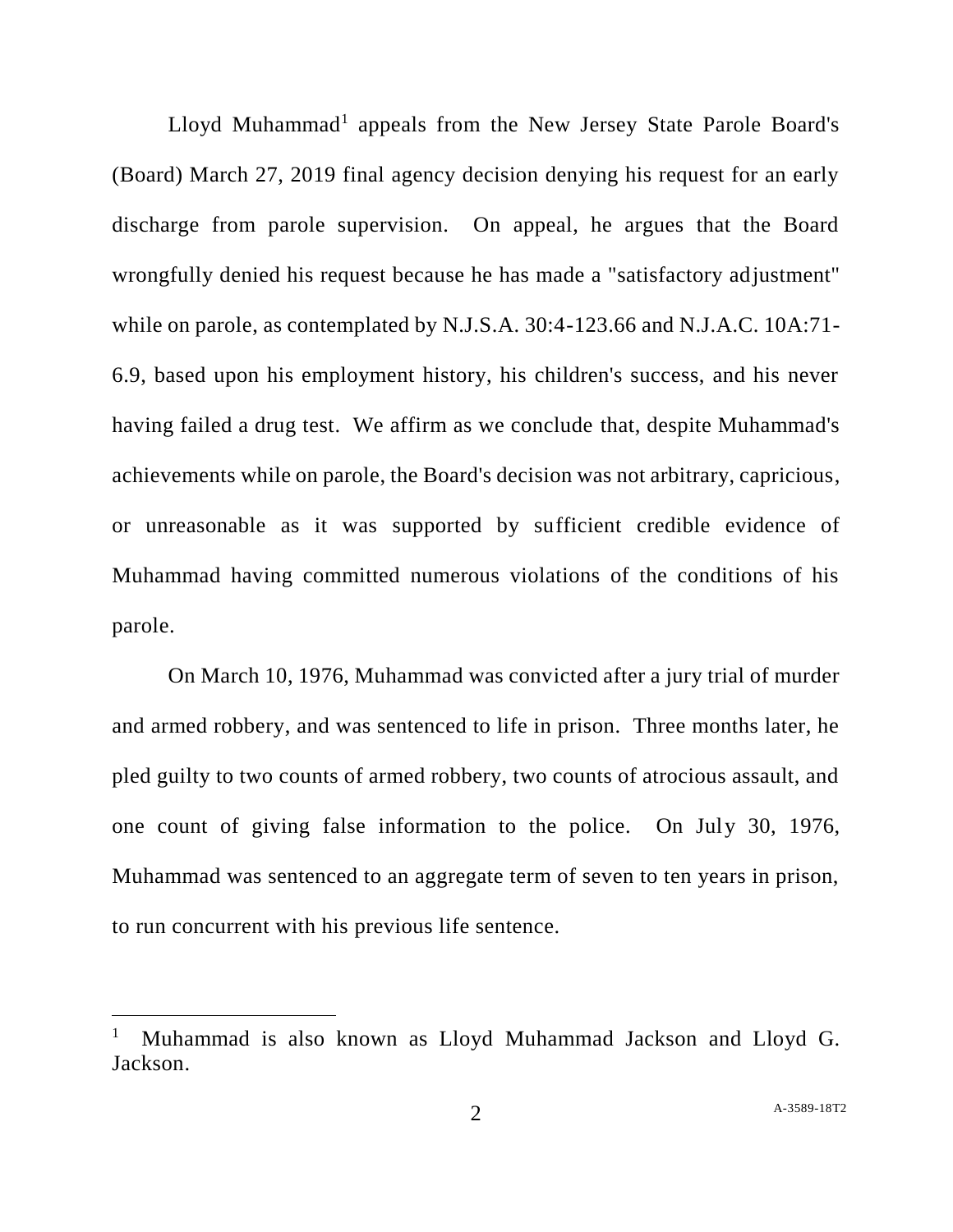The Board placed Muhammad on parole in May 1995 until September 6, 2000, when it revoked his parole and established a fifteen-month future eligibility term because he failed to report as instructed, failed to get approval for a change of residence or employment, and failed to obtain approval before leaving the State. In addition, on March 19, 2001, Muhammad pled guilty to absconding from parole and uttering a forged instrument. A court sentenced him to an aggregate five-year custodial term, concurrent to his parole-violation term.

The Board again released Muhammad on parole in 2003. Among his general conditions of parole, Muhammad was "required to obey all laws and ordinances," notify his parole officer "immediately after being served with or receiving a complaint or summons," and notify his parole officer before leaving New Jersey.

On July 19, 2018, Muhammad requested to be discharged from parole. He stated he had been classified as "advanced" since 2015, "stayed gainfully employed throughout [his] time in the community," never failed a drug test, raised two children that were gainfully employed, and "continually worked with nonprofit agencies which focus[ed] attention on dysfunctional youth."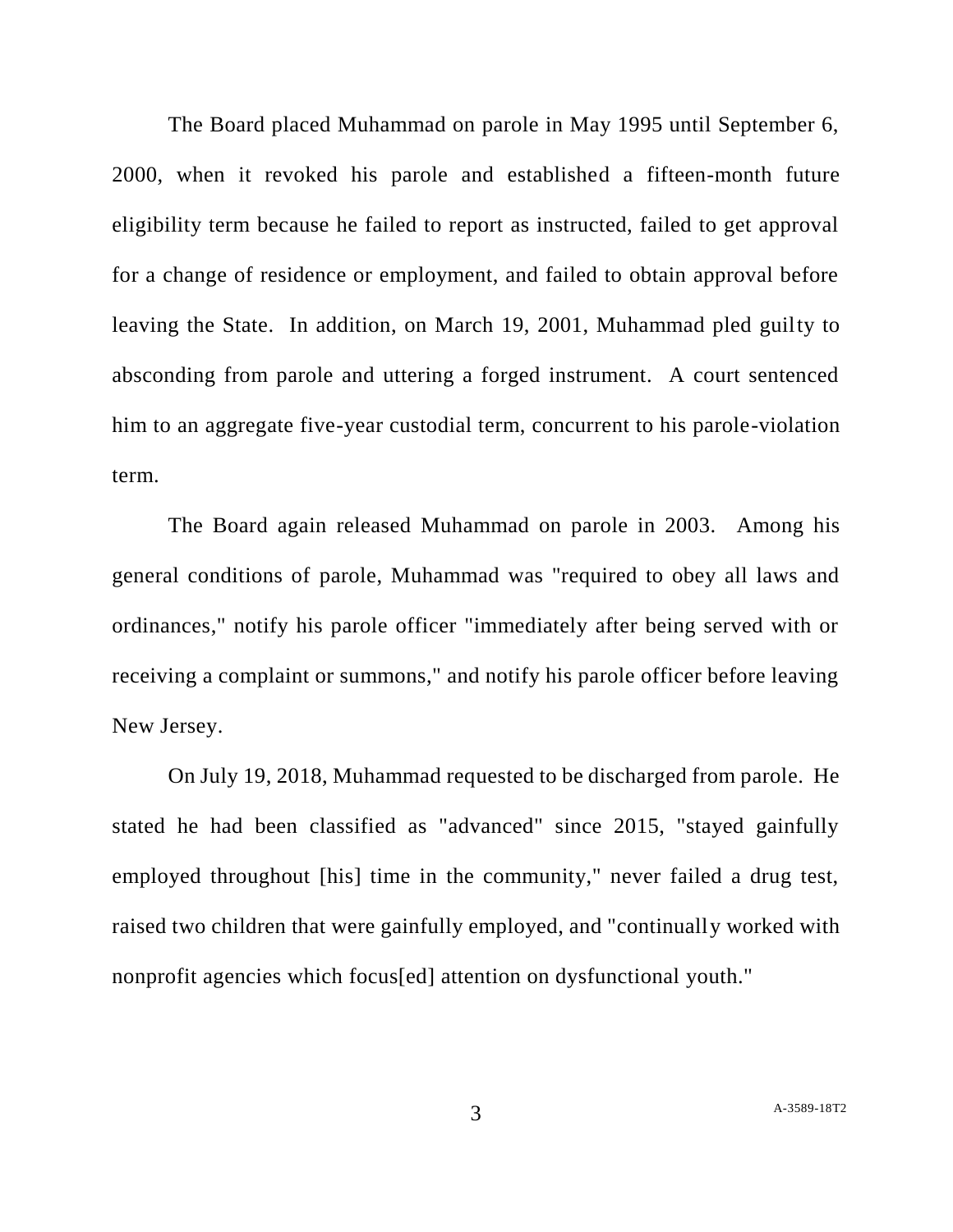On July 30, 2018, a representative of the Division of Parole (Division) who was a District Parole Supervisor, wrote to Muhammad informing him that he would not be recommending Muhammad for a discharge for several reasons that included Muhammad's "history under parole supervision in total, police contacts/police reports in recent years that came to [the Division's] attention, and the specific impressions of [his] assigned parole officer in reference to [his] adjustment and cooperation with parole supervision."

Muhammad appealed that determination and a designee of the Division's director affirmed the earlier denial. According to the letter sent to Muhammad, the Division conducted a "review of [Muhammad's] [c]ase [that] disclosed numerous incidents of noncompliance with [his] conditions of supervision that were not addressed in earlier reviews." Specifically, it stated that since his "last release to parole supervision in November 2003, [Muhammad] received no less than [twenty-eight] traffic tickets, which resulted in [fifteen] convictions for moving violations and eight convictions for parking violations." The letter also noted that Muhammad's receiving a speeding ticket in New York, when he had not received permission to leave New Jersey, also constituted a violation of Muhammad's parole conditions. Further, Muhammad never advised his parole officer of any of his traffic tickets or his convictions. The letter concluded by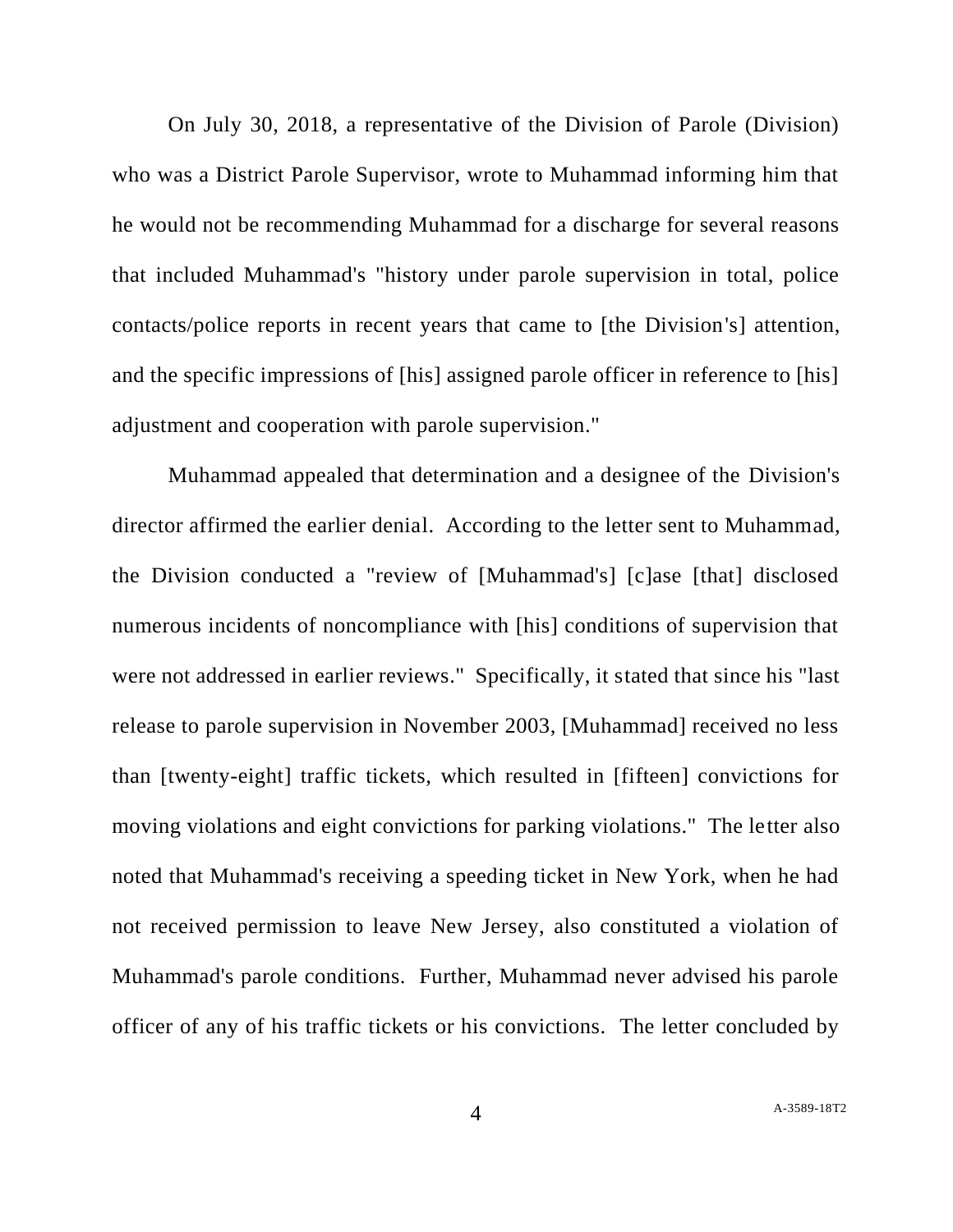stating that "[Muhammad's] actions indicate that good reason exists to require continued supervision."

Muhammad appealed the Division's denial of his request to a Board panel. A month later, the Board panel affirmed the Director's decision. In its written decision, the Board panel again cited to Muhammad's numerous traffic violations and his leaving the State without permission, which "violat[ed] conditions of his parole supervision." The Board panel concluded by recommending "that the request for a discharge from parole as specified in N.J.A.C. 10A:71-6.9 'Discharge from Parole' be denied as good cause has not been shown that supervision is no longer required."

Muhammad appealed the Board panel's decision to the full Board, which also denied his request for the reasons stated in its March 27, 2019, "Notice of Final Agency Decision." According to the Board, under N.J.S.A. 30:4-123.66, a parolee "may be discharged from parole supervision prior to the expiration of the sentence imposed, provided that the parolee demonstrates that he has made a satisfactory adjustment while on parole, that continued supervision is not required, and that the parolee has made full payment of any fine or restitution."

The Board denied Muhammad's request for discharge after it also noted Muhammad's twenty-eight traffic violations and his failure to obtain approval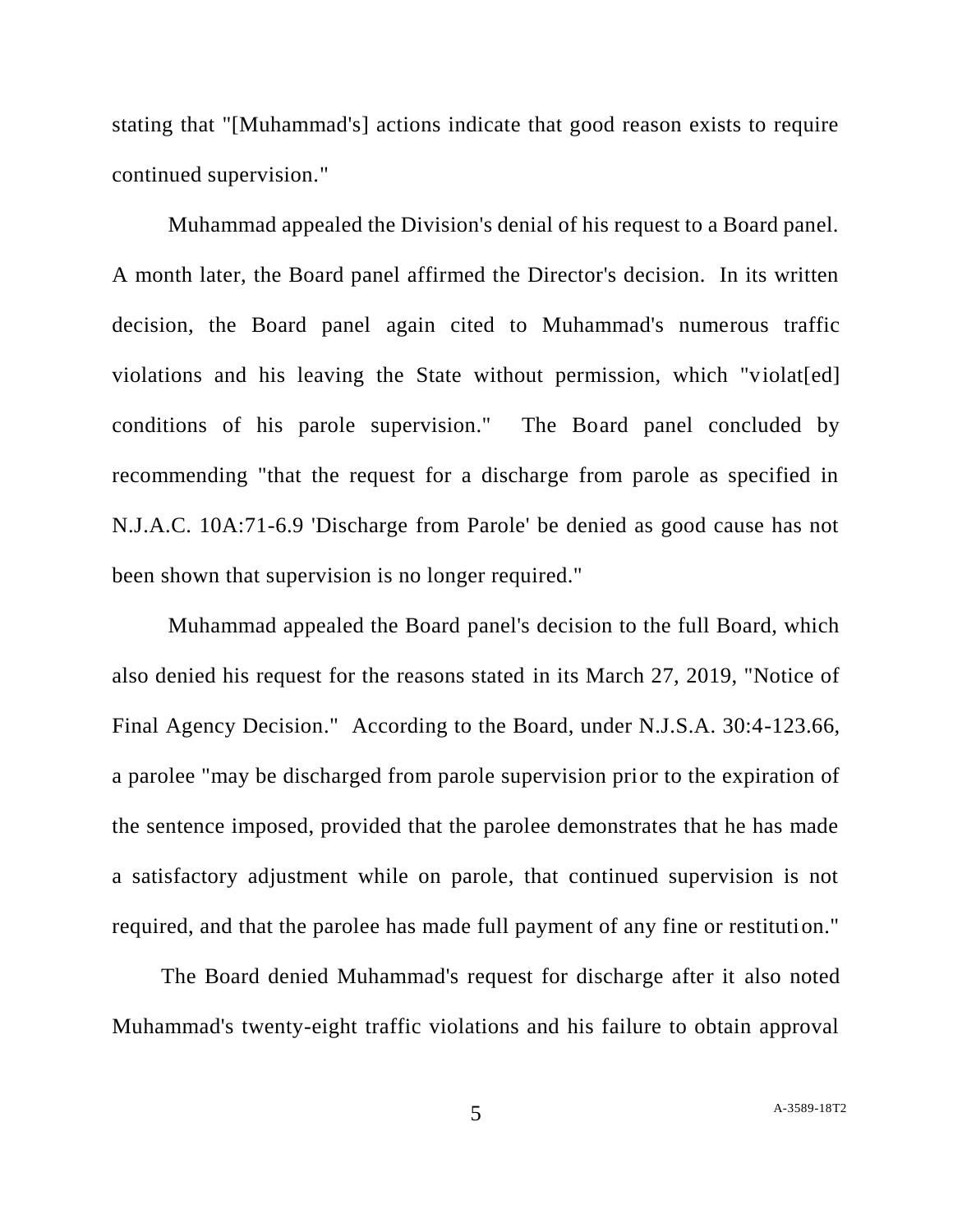from his parole officer before leaving the state of New Jersey. The Board stated that Muhammad was required, under his general conditions for parole, to obey all laws and ordinances and inform his parole officer before leaving the State so that he could first obtain approval for doing so. As Muhammad violated both of those conditions, the Board denied his request. The Board concluded that good cause existed to continue Muhammad's parole supervision. This appeal followed.

The gist of Muhammad's arguments on appeal is that traffic violations and leaving the State on a temporary basis are not violations of the conditions of parole. Moreover, had he been given the hearing before the Board to which he was entitled, he would have demonstrated that he had achieved a "satisfactory adjustment" that warranted his discharge from parole, and relieving him of the punitive nature of parole supervision. We disagree.

"Our role in reviewing an administrative agency's decision is limited." Malacow v. N.J. Dep't of Corr., 457 N.J. Super. 87, 93 (App. Div. 2018) (citing Circus Liquors, Inc. v. Governing Body of Middletown Twp., 199 N.J. 1, 9 (2009)). "Judicial review of the Parole Board's decisions is guided by the arbitrary and capricious standard that constrains other administrative action." Acoli v. N.J. State Parole Bd., 224 N.J. 213, 222-23 (2016). Accordingly, the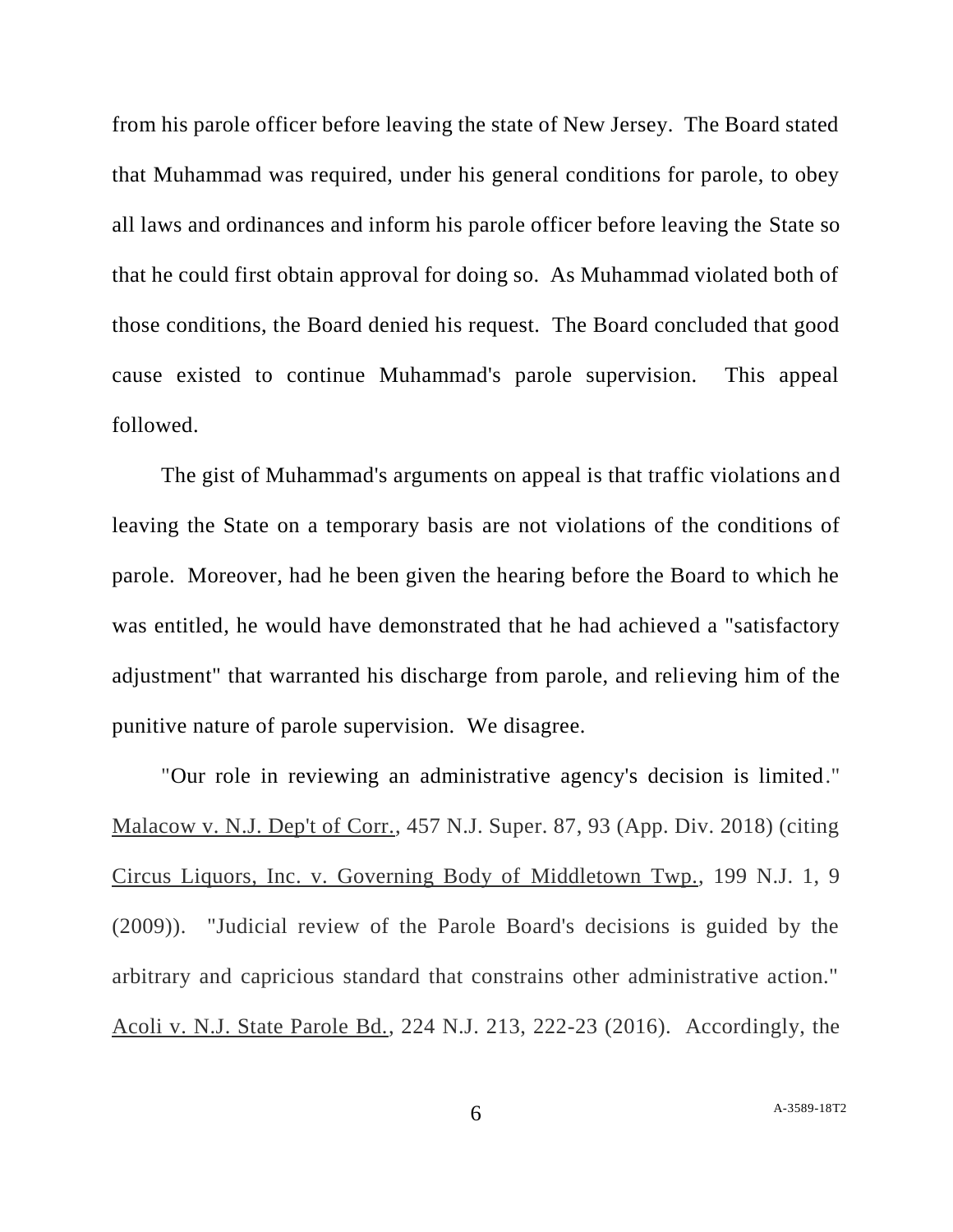Board's decisions should be reversed "only if they are arbitrary and capricious."

Trantino v. N.J. State Parole Bd. (Trantino V), 166 N.J. 113, 201 (2001) (Baime, J., dissenting). We must uphold the Board's factual findings if they "could reasonably have been reached on sufficient credible evidence in the whole record." Trantino v. N.J. State Parole Bd. (Trantino IV), 154 N.J. 19, 24 (1998) (quoting N.J. State Parole Bd. v. Cestari, 224 N.J. Super. 534, 547 (App. Div. 1988)).

"'Parole Board decisions are highly individualized discretionary appraisals' and should only be reversed if found to be arbitrary or capricious." Hare v. N.J. State Parole Bd., 368 N.J. Super. 175, 179-80 (App. Div. 2004) (citation omitted) (quoting Trantino V, 166 N.J. at 173). According to our Supreme Court, a reviewing court must determine:

> (1) whether the agency's action violates express or implied legislative policy, i.e., did the agency follow the law; (2) whether the record contains substantial evidence to support the findings on which the agency based its action; and (3) whether in applying the legislative policies to the facts, the agency clearly erred in reaching a conclusion that could not reasonably have been made on a showing of the relevant factors.

> [Trantino V, 166 N.J. at 172 (quoting Trantino IV, 154 N.J. at 24).]

In our review of the Board's action for arbitrariness, we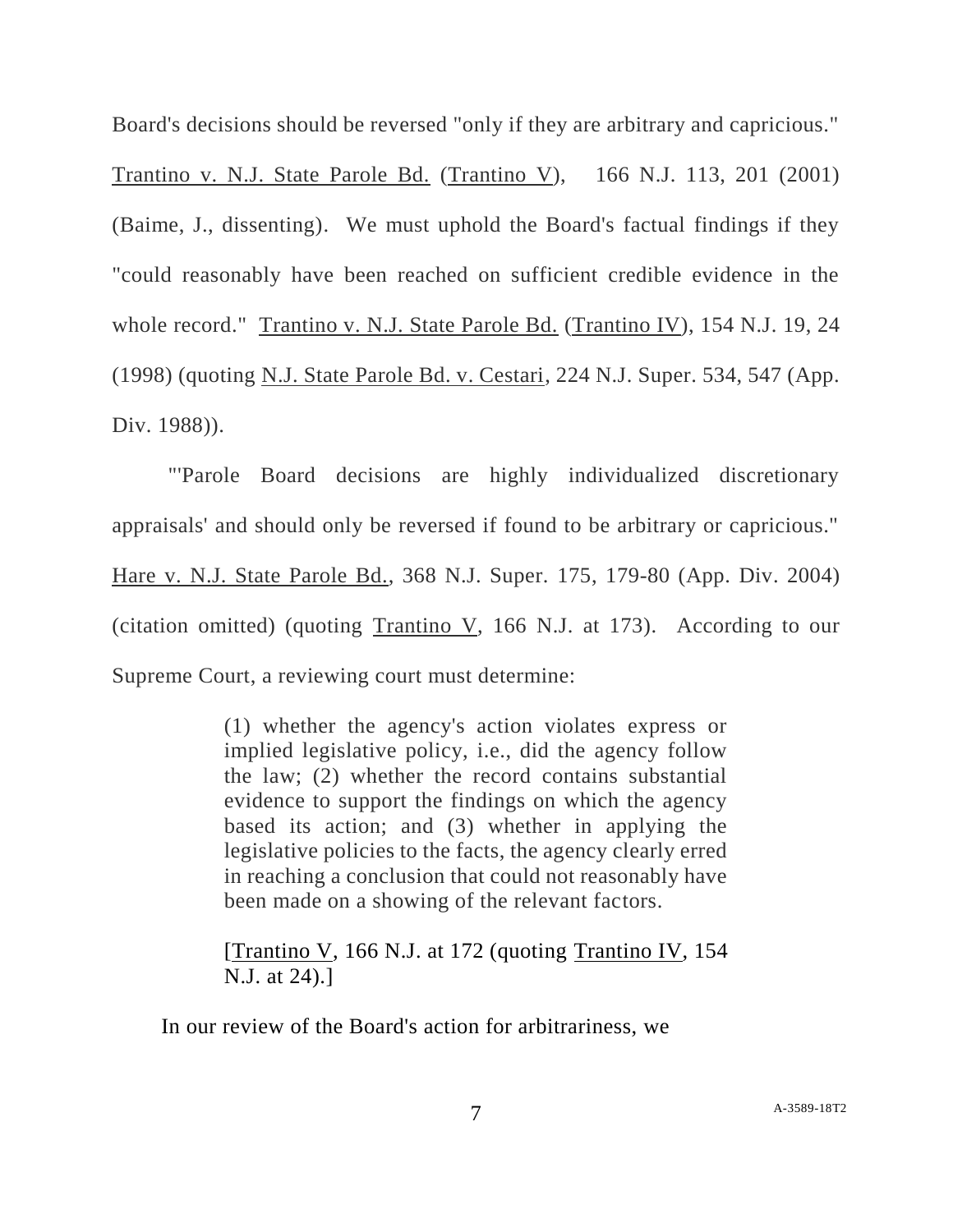must determine whether [the Board's] factual finding could reasonably have been reached on sufficient credible evidence in the whole record. Under this standard, the agency's decision will be set aside "if there exists in the reviewing mind a definite conviction that the determination below went so far wide of the mark that a mistake must have been made." "This sense of 'wrongness' arises in several ways, among which are the lack of inherently credible supporting evidence, the obvious overlooking or underevaluation of crucial evidence or a clearly unjust result."

[Cestari, 224 N.J. Super. at 547 (citation omitted) (quoting 613 Corp. v. State, Div. of State Lottery, 210 N.J. Super. 485, 495 (App. Div. 1986)).]

In our determination of whether the Board's action was arbitrary, unreasonable, or capricious, we are also guided by certain principles. "New Jersey prisoners have a protected liberty interest, rooted in the language of our parole statute, in parole release, and a resulting constitutional right to due process of law." Thompson v. N.J. State Parole Bd., 210 N.J. Super. 107, 120 (App. Div. 1986). Moreover, inmates possess a liberty interest that entitles them to due process protection of their right to a fair decision. N.J. State Parole Bd. v. Byrne, 93 N.J. 192, 210-11 (1983). "[T]he joint interests of society and the prisoner in basic fairness require some measure of protection from gross miscarriages of justice and totally arbitrary action." Id. at 211. "Only a few, basic procedures are required to deal with the risks of erroneous or arbitrary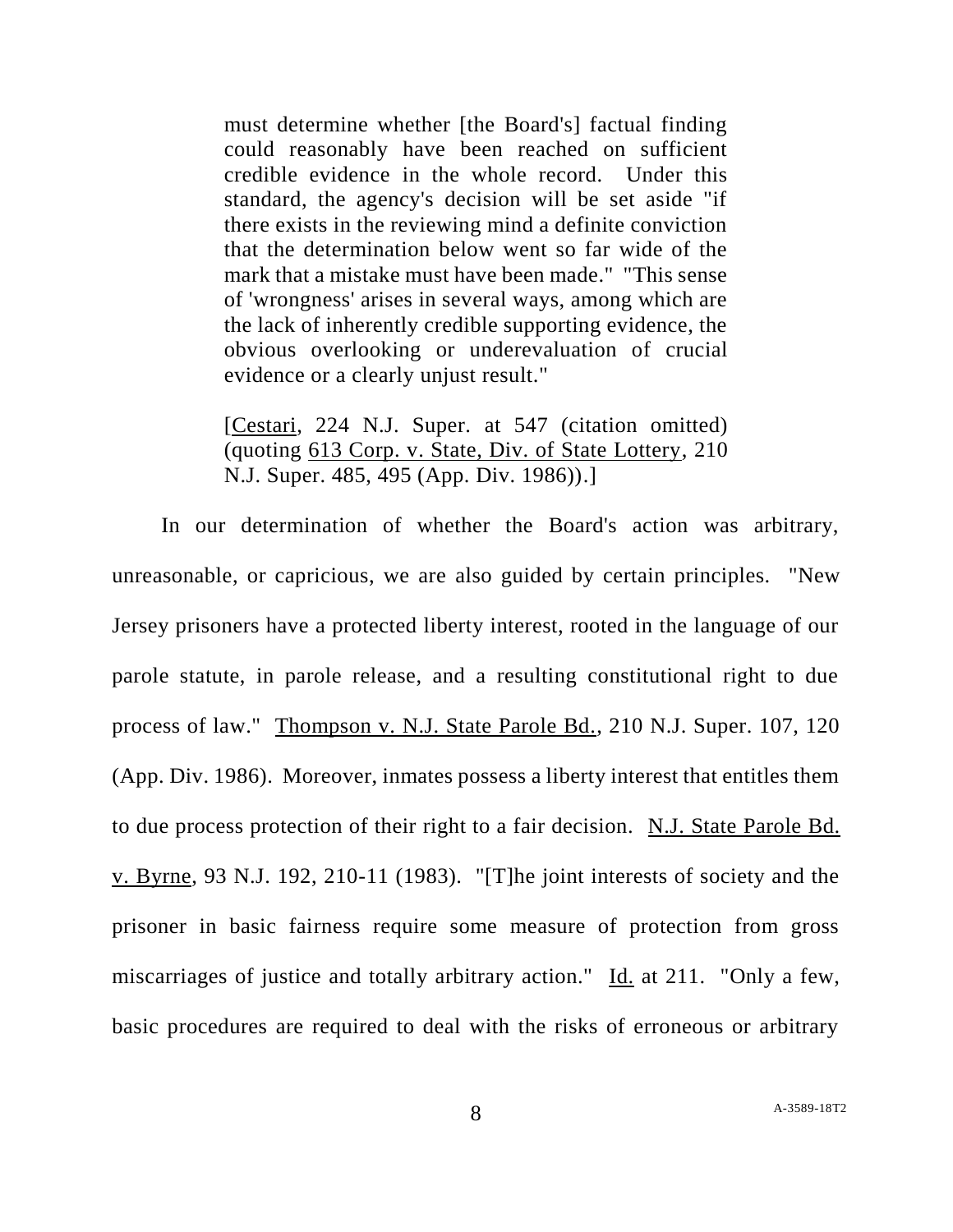determinations in this context." Ibid. Parolees are entitled to notice of the pendency of a disposition, a statement of the reasons for any unfavorable decision, and an opportunity for a response. Ibid.

"Parole is a period of supervised release 'by which a prisoner is allowed to serve the final portion of his sentence outside the gates of the institution on certain terms and conditions, in order to prepare for his eventual return to society.'" State v. Black, 153 N.J. 438, 447 (1998) (emphasis omitted) (quoting State v. Oquendo, 262 N.J. Super. 317, 324 (App. Div.), rev'd on other grounds, 133 N.J. 416 (1993)). A discharge from parole therefore amounts to an earlier termination of the sentence imposed upon the parolee.

The Board is authorized to discharge parolees from parole. Its decision as to whether it should discharge a parolee is guided by specific statutes and regulations. According to N.J.S.A. 30:4-123.66:

> [T]he appropriate board panel may give any parolee a complete discharge from parole prior to the expiration of the full maximum term for which he was sentenced or as authorized by the disposition, provided that such parolee has made a satisfactory adjustment while on parole, provided that continued supervision is not required, and provided the parolee has made full payment of any fine or restitution.

The Board's governing regulations set forth the factors to be considered in response to a request for a discharge from parole. They state the following: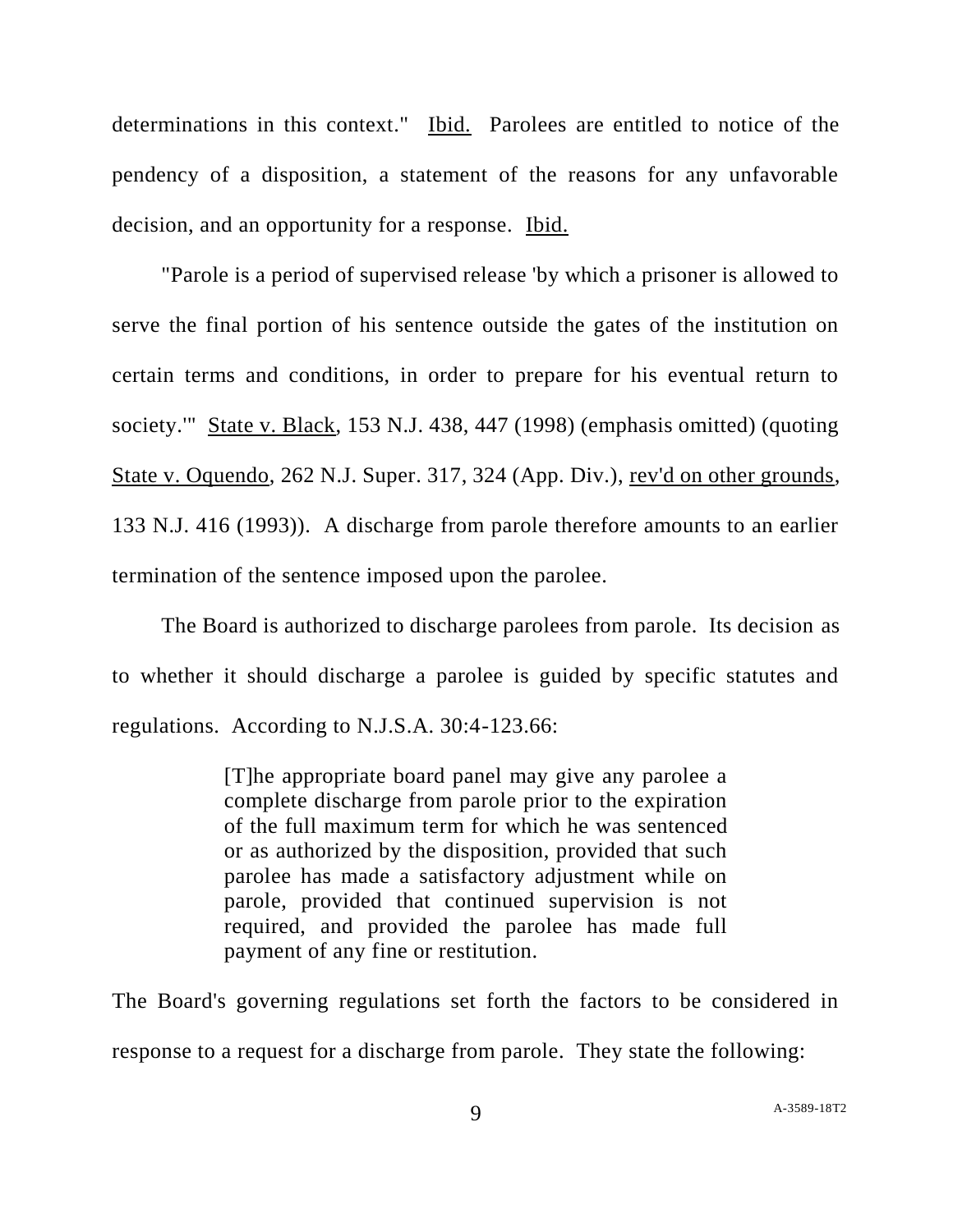- (a) The appropriate Board panel may grant any parolee a complete discharge from parole prior to the expiration of the maximum term for which he or she was sentenced, provided that:
- 1. Such parolee has made a satisfactory adjustment while on parole; and
- 2. Continued supervision is not required;
- 3. The parolee has made full payment of any assessment, fine, penalty, lab fee or restitution or the parolee has in good faith established a satisfactory payment schedule; or

4. In the opinion of the Board panel continued supervision is not warranted or appropriate based upon a review of the facts and circumstances considered pursuant to N.J.A.C. 10A:71-7.10, 7.11, 7.12, 7.16 and 7.17, 7.17A or 7.17B.[2]

[N.J.A.C. 10A:71-6.9(a)(1) to  $(4)$ .]

l

The same regulation also provides that "[a] decision to discharge an adult parolee serving a sentence for murder shall be rendered by the Board. The Board may require an adult parolee to appear for an interview before the Board prior to a decision being rendered." N.J.A.C. 10A:71-6.9(h).

With those guiding principles in mind, we turn to Muhammad's primary argument about his having demonstrated a "satisfactory adjustment" sufficient

<sup>&</sup>lt;sup>2</sup> These regulations relate primarily to parole revocation and are not at issue in this matter.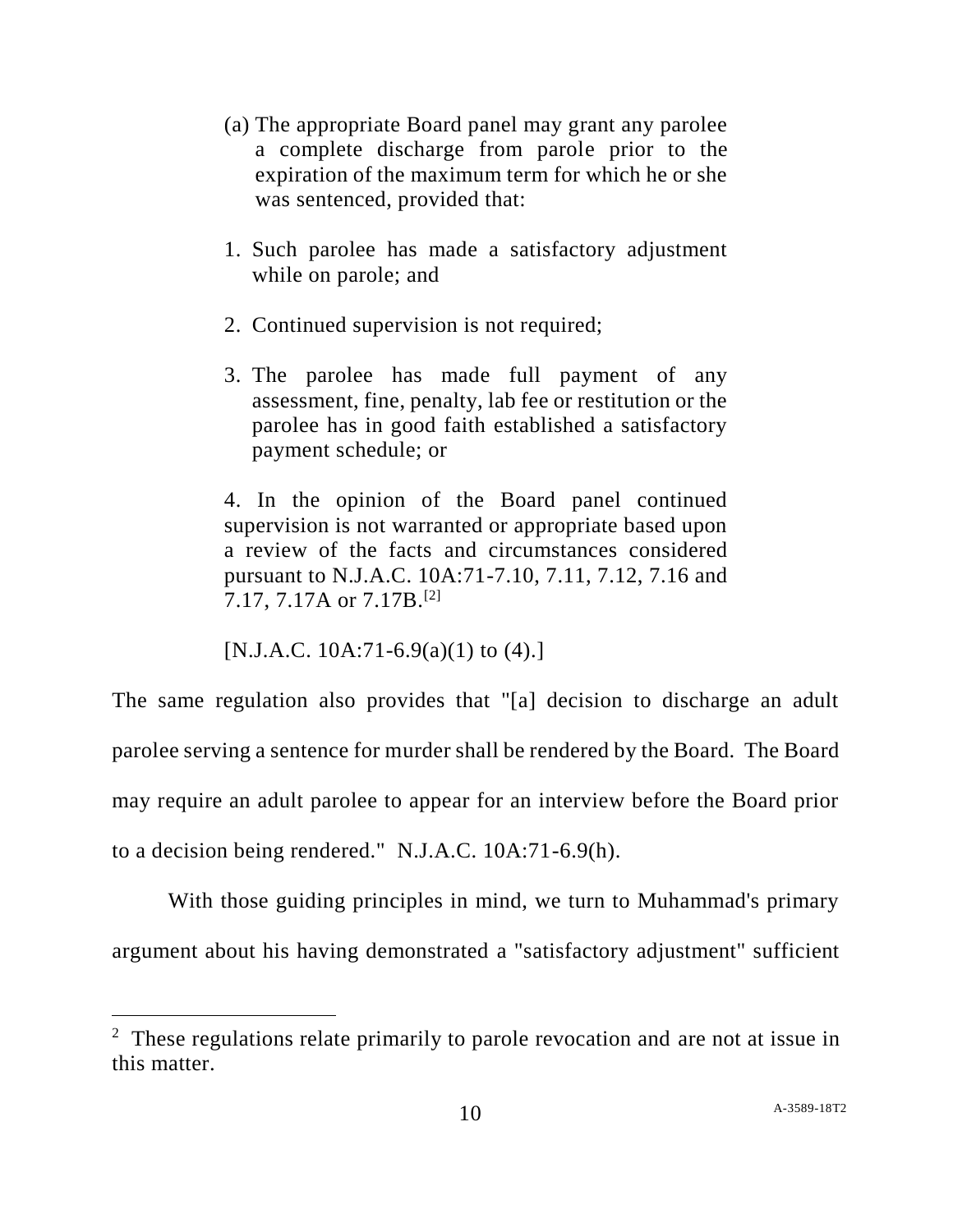to warrant his discharge from parole. While we applaud Muhammad on his success in raising his family, maintaining employment, helping others, and never using drugs, we cannot conclude that the Board's denial of discharge was unsupported, and therefore arbitrary, in light of the numerous violations of the conditions of parole to which the Board cited in its final decision. Contrary to Muhammad's belief, the accumulation of traffic offense convictions and leaving the State without permission, even temporarily, constitute violations of parole. See N.J.A.C. 10A:71-6.4 (stating an offender granted parole "shall comply" with various general conditions of parole, including requirements to "[o]bey all laws and ordinances" and "[o]btain permission prior to leaving the state of the approved residence for any purpose"). His failure to recognize that reality after his initial parole revocation lends further support to the Board's decision here.

We are equally satisfied that, contrary to Muhammad's contention on appeal that he was denied due process, the Board afforded him the due process to which he was entitled. The premise to Muhammad's argument in this regard is also simply mistaken—he was not entitled to the hearing he now demands. See N.J.A.C. 10A:71-6.9(h). There was no requirement for the Board to have a hearing for Muhammad. Nevertheless, Muhammad was given numerous opportunities to appeal the continued denial of his early discharge request, and